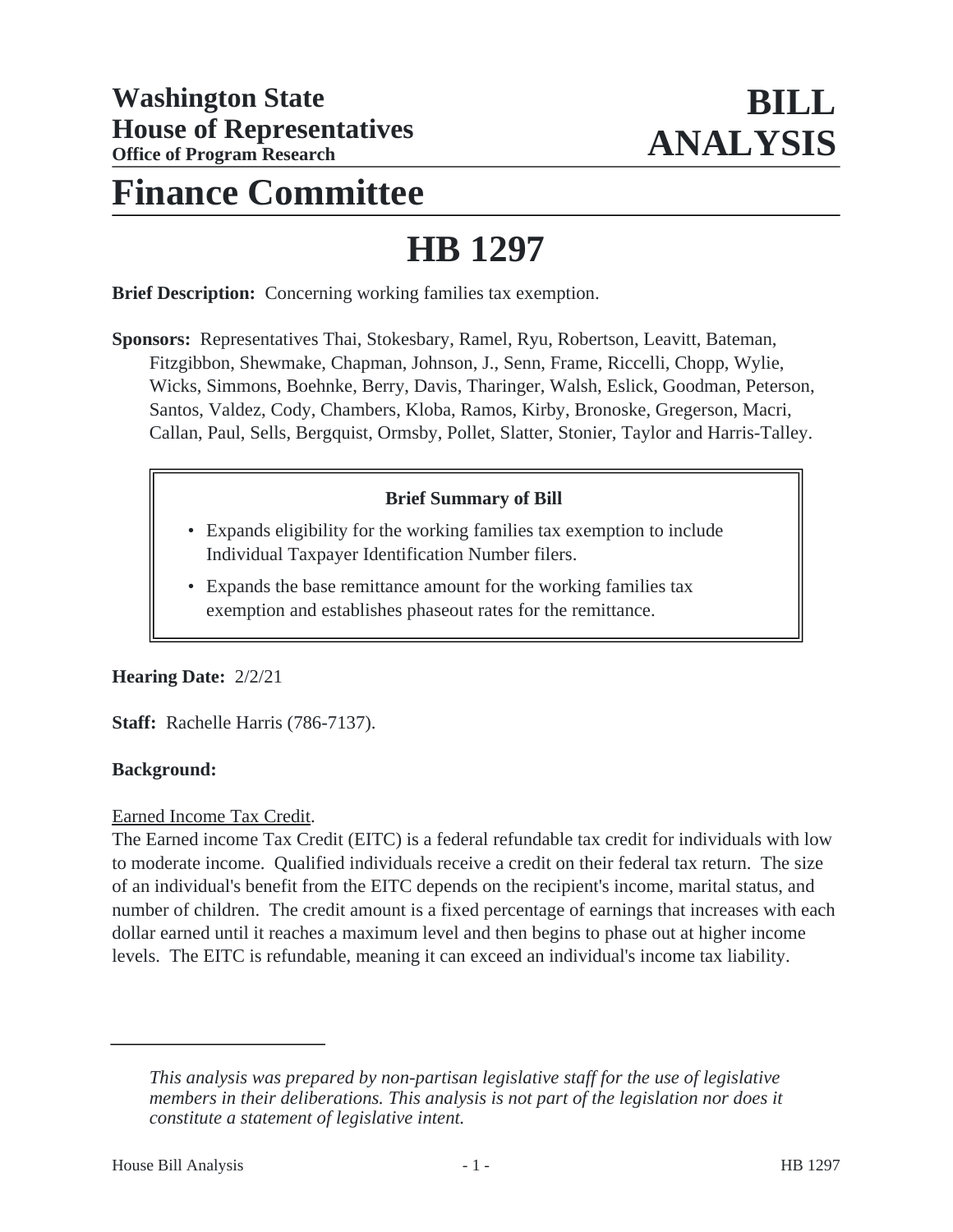To be eligible for the federal EITC, an individual must either be of any age and have at least one qualifying child or be between the ages of 25 to 64 with no qualifying children. Claimants must be either a United States citizen or a resident alien and have a valid social security number (SSN). For the purposes of the EITC, "earned income" includes wages, salaries, tips, and other employee compensation, plus net earnings from self-employment for the taxable year. A person is not eligible for the EITC if their aggregate amount of disqualified income such as interest, dividends, or capital gain income exceeds \$3,500 in the taxable year.

For tax year 2020, in order to qualify for the EITC, an individual's adjusted gross income (AGI) must be less than:

- \$15,820 (\$21,710 for married filing jointly) with no qualifying children;
- \$41,756 (\$47,646 for married filing jointly) with have one qualifying child;
- \$47,440 (\$53,330 for married filing jointly) with have two qualifying children; or
- \$50,594 (\$56,844 for married filing jointly) with three or more qualifying children.

# Working Families Tax Exemption.

In 2008, the Washington State Legislature enacted a state-level benefit program called the Working Families Tax Exemption (WFTE) that was based in part on the federal EITC program. The state exemption is modeled as a sales and use tax remittance program. To be eligible, a person must have paid Washington state and local sales and use taxes, received a federal EITC benefit, have been a resident of Washington for more than 180 days for the year in which the exemption is claimed, and apply to the Department of Revenue (DOR) for the remittance.

For remittances made in 2011 and thereafter, the remittance for the prior year is equal to the greater of 10 percent of the credit granted from the EITC or \$50.

The exemption program is under the administrative purview of the DOR, and is required to be authorized in the state operating budget act before any exemption benefits may be paid. The program has never been fully funded or authorized in an enacted state operating budget.

# Individual Taxpayer Identification Number.

An Individual Taxpayer Identification Number (ITIN) is an identification number used by the Internal Revenue Service (IRS) in the administration of tax laws. It is a tax processing number only available for certain nonresident and resident aliens, their spouses, and dependents who cannot get an SSN. It is issued either by the Social Security Administration (SSA) or by the IRS. An SSN is issued by the SSA whereas all other ITINs are issued by the IRS.

# **Summary of Bill:**

Individuals who file taxes using an ITIN in lieu of an SSN are added to those who qualify for the state WFTE program. The requirement that a person must have been granted a federal EITC is removed. The remittance of ten percent of the granted EITC is eliminated.

A new base remittance amount for the state WFTE program is established as follows: